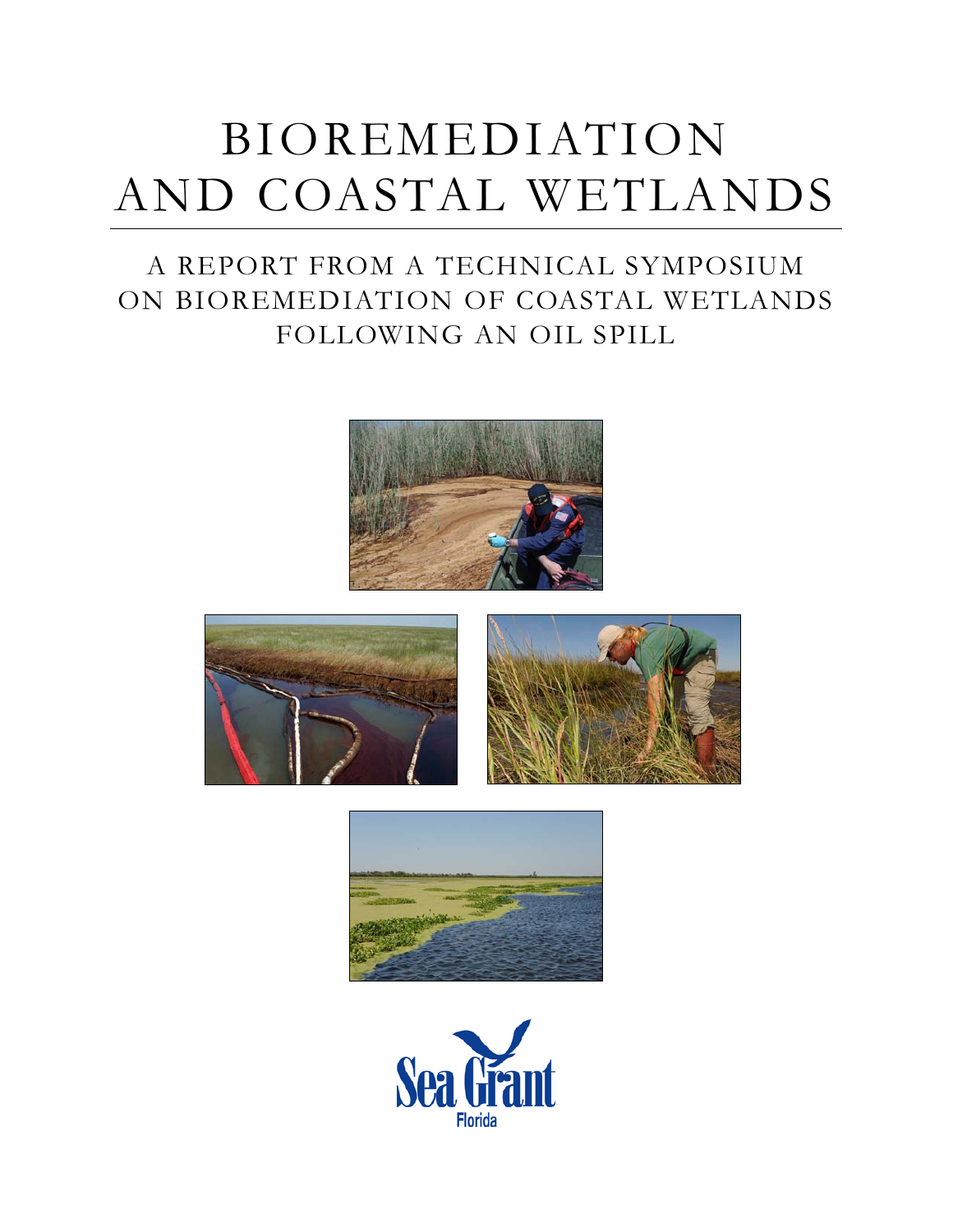#### **ABOUT THE SYMPOSIUM**

On August 31, 2010 a group of 37 experts and policy makers from academia, industry, government and oceanographic institutions came together in Pensacola Beach, Florida with the goal to discuss oil spill bioremediation – methods, effectiveness, issues and concerns – to determine possible applications and further research needed in the Gulf region. This symposium was sponsored by the Florida Sea Grant College Program, The University of Florida Institute of Food and Agricultural Sciences and The University of Cincinnati. The Scotts Miracle-Gro Company provided funding for the event.

The content of the day included presentations of background material on the current situation in the Gulf of Mexico, and conclusions from experiments with bioremediation and biostimulation in various sites over the past 20 years. Following discussion of the background material, the experts in this field were divided into teams to address key questions regarding the specific applicability of bioremediation methods for Gulf of Mexico habitats and conditions.

The day culminated in summaries of the team discussions, and determining shared themes, conclusions and recommendations from the participants.

pross@ufl.edu

**Editors**

James Perran Ross Leigh Ann Winn Karl E. Havens Wildlife Ecology The Scotts Company, LLC. Florida Sea Grant<br>and Conservation Marysville, OH 43041 University of Florida Marysville, OH 43041 University of Florida<br>
937.578.5281 352.392.5870 University of Florida  $937.578.5281$   $352.392.5870$ <br>352.392.7137 leighann.winn@scotts.com khavens@ufl.edu leighann.winn@scotts.com

*On the cover: Photos courtesy U.S. Coast Guard. Clockwise from top: South Pass, La., spill sampling, photo by Jesse Kavanaugh; St. Mary's Point, La., shoreline cleanup assessment, photo by Matthew Schofield; Plaquemines Parish, La., coastal marshes, photo by Timothy Tamargo; Bay Jimmy, La., skimming efforts, photo by Zac Crawford.*



This publication was supported by the National Sea Grant College Program of the U.S. Department of Commerce's National Oceanic and Atmospheric Administration (NOAA), Grant No. NA06-OAR4170014. Additional funding was provided by The Scotts Miracle-Gro Company. The views expressed are those of the authors and do not necessarily reflect the view of these organizations. Full text is available online at www.flseagrant.org. Copies available by contacting Florida Sea Grant, University of Florida, PO Box 110409, Gainesville, FL, 32611-0409, (352) 392-2801.

TP 175 November 2010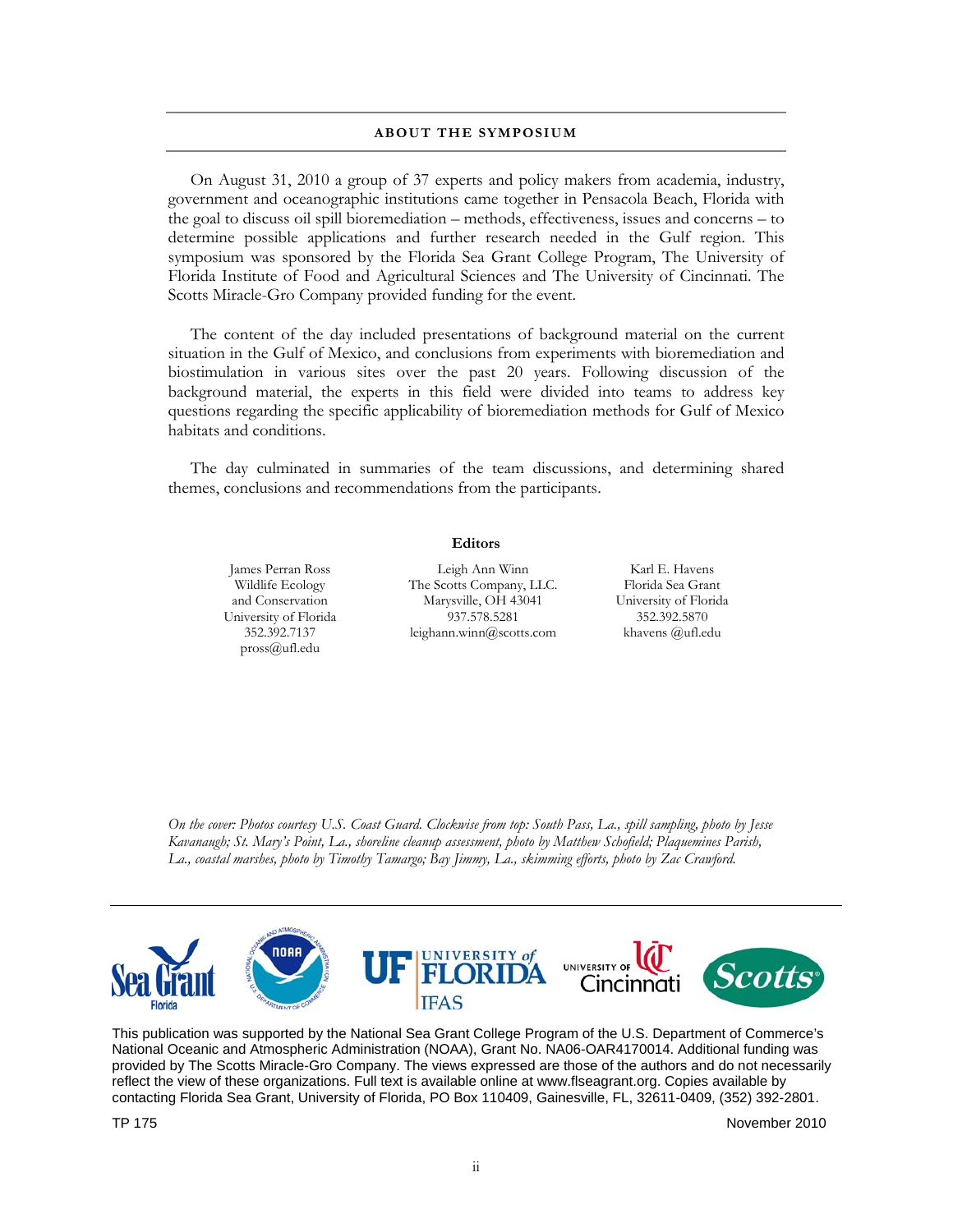# BIOREMEDIATION AND COASTAL WETLANDS

A REPORT FROM A TECHNICAL SYMPOSIUM ON BIOREMEDIATION OF COASTAL WETLANDS FOLLOWING AN OIL SPILL

# **PLENARY PRESENTATIONS**

# **The Effects of the Gulf Oil Spill Dr. George Crozier, Dauphin Island Sea Lab**

On April 22, 2010, the semi-submersible drill platform Deepwater Horizon sank in nearly 1,500 m of water in the northern Gulf of Mexico. After several attempts to close a failed blowout preventer valve, it became clear that estimates of 600 m3 (and other unofficial estimates as high as 4,000 m3) of oil were being released each day. Pre-approval of chemical dispersants (Corexit TM) was made based on knowledge of the dispersant application over limited areas and for limited time *at the sea surface.* However, in this case, an unprecedented volume of dispersant has been applied both at the surface and through direct injection into the wellhead leak at 1,200 m depth. While (primarily) Federal agencies (NOAA, EPA, USCG/DHS) are seeking rapid answers to the toxicities of the dispersants used at these concentrations, duration and depth, the emphasis is on how dispersants may impact finfish, shellfish, turtle and bird safety and health. Moreover, reactive dispersants are held as trade secrets, though generally these have both solvent and surfactant fractions known to carry toxicity. To date there is no plan for understanding functional ecosystem shifts as a consequence of this magnitude of application of dispersants or the resulting re-distribution of oil or released compounds within the water column in addition to the shoreline habitats.

The confusion associated with what became the worst aquatic oil spill in the nation's history and the complexity of the crude oil all contributed to the problem in various habitats of the Gulf. Originally the concerns were greatest for the extraordinarily productive areas of submerged aquatic grasses, the emergent marshlands, and the oyster reefs of the estuaries. Human emotion and the accompanying economic benefits of the beaches elevated their plight despite the fact that they were possibly the most easily cleaned of shoreline habitats. Mechanical cleaning is currently being emphasized over possible biological action, perhaps to the detriment of the beaches considering the high probability of erosive events.

The shoreline damage was much worse in Louisiana and diminished with time and distance as the toxic elements "disappeared" as a result of dissolution (in the water column), evaporation (in the atmosphere), photodegradation and particularly microbial conversion of the carbon from crude oil components into the biosphere and remineralized to carbon dioxide. Impacted areas to the east showed decreasing impact with the "possible" issue of upwelling through the DeSoto Canyon east of Pensacola. This may prove to be a transport corridor for the dispersant-created subsurface "weathered" oil.

Anecdotal reports indicate that even possibly heavily oiled emergent marshes in Louisiana are currently showing remarkable and underestimated resilience. At this time there are estimates of only 1-4 square miles of marsh lost in a state that historically has lost 25 square miles per year. It is important to note however that this is actually several hundred miles of fringing marsh, therefore potentially affecting the important "edge" issues. In fact, the bottom line for the entire incident may be that the natural ecosystem is remarkably competent, due in large part to the thousands, if not millions, of years of the Gulf dealing with natural seeps of crude oil.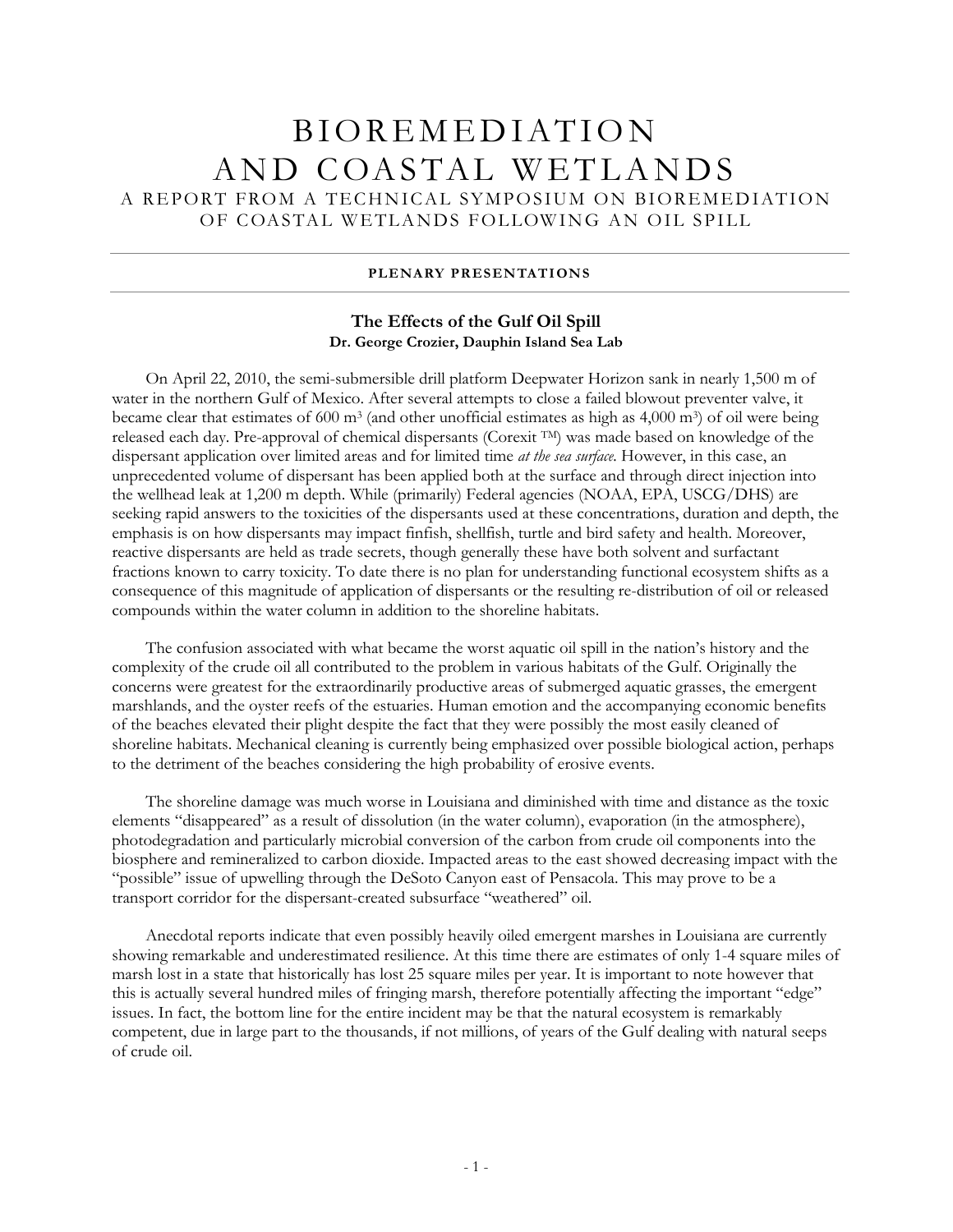# **Field Experience in Oil Spill Bioremediation Dr. Makram T. Suidan, University of Cincinnati**

This presentation summarizes 20 years of field experimental research dealing with bioremediation, and a laboratory study using sediment from the site of the 1989 Exxon Valdez oil spill. Field experiments were conducted in Delaware, Quebec and Nova Scotia, and they examined the efficacy (in regard to hydrocarbon degradation) of different methods of bioremediation, as well as bio-augmentation (adding microbes).

The first experiment was conducted on a coarse sandy beach in Delaware. It examined bioremediation with nutrients, nitrogen (N) and phosphorus (P), vs. bio-augmentation with bacteria. Natural attenuation of hydrocarbons also was quantified with control plots. Natural attenuation of oil on the control plots was quite fast, perhaps because of the high level of N in the pore water (0.8 mg/L). Even so, increasing the pore water concentration of N to the 3-6 mg/L range enhanced the rate of hydrocarbon degradation. Inoculating the soil with bacteria did not significantly affect the hydrocarbon loss rate, and is not recommended as a general practice for bioremediation of oil. Even though bioremediation with nutrients had some effect, the natural level was high enough that it would be difficult to justify a full-scale bioremediation in this ecosystem in the event of a real spill, unless there were other extenuating circumstances.

The second experiment was conducted in a freshwater wetland associated with the St. Lawrence River in Ste. Croix, Quebec. In this case, the study examined whether bioremediation with nutrients could effectively stimulate degradation of hydrocarbons if the oil had penetrated below the soil surface. To simulate penetration, oil was raked into the sub-surface with a steel rake after it was applied to experimental plots. Treatments included oiling and no nutrients, no oiling with nutrients added (N and P), oiling with nutrients and plants removed, and a final treatment using a different form of N (NaN03) than in other treatments (NH4NO3). There was very little degradation of oil in any of the treatments, and it was concluded that bioremediation with nutrients may not be effective when oil has penetrated into the soil. Oxygen may be a limiting factor under these circumstances.

The third experiment was conducted in a salt marsh in Nova Scotia. The objective was to examine efficacy of bioremediation with nutrients, with vs. without the presence of the marsh plants. Oil was applied to the soil surface and treatments included controls and amendment with N and P. Hydrocarbon degradation, both with and without adding nutrients, was much more rapid than in the freshwater marsh in Quebec, likely because of greater oxygen availability at the surface vs. the earlier study that had sub-surface oiling. There were some treatment effects for alkane degradation (nutrient addition > controls), but not for degradation of polycyclic aromatic hydrocarbons.

Examination of the site of the Exxon Valdez Oil Spill (1989) conducted in 2001 and 2004 indicated that there was oil lingering in the pore water, and that roughly 11 hectares of shoreline was contaminated with 56,000 kg of subsurface oil. Degradation rates were thought to be limited by a lack of nutrients, low temperature, or low mass transfer rates of oil from the subsurface to the sediment-water interface. At a conference held in 2007, researchers concluded that further attempts to remediate under the site conditions would be futile. In 2010 my colleagues and I conducted controlled laboratory experiments using intact cores of oil-contaminated sediments from the site, subjected to amendments with nutrients and/or oxygen. We found that that oil remaining at the Exxon Valdez site was quite degradable despite its high degree of weathering. There was significant hydrocarbon degradation as long as oxygen was supplied. In this system, addition of nutrients would not likely lead to enhanced recovery, but physical perturbation of sediments, to expose more of the oil to an oxygenated environment (and greater microbial activity) might be effective – though the research did not examine economic or environmental feasibility.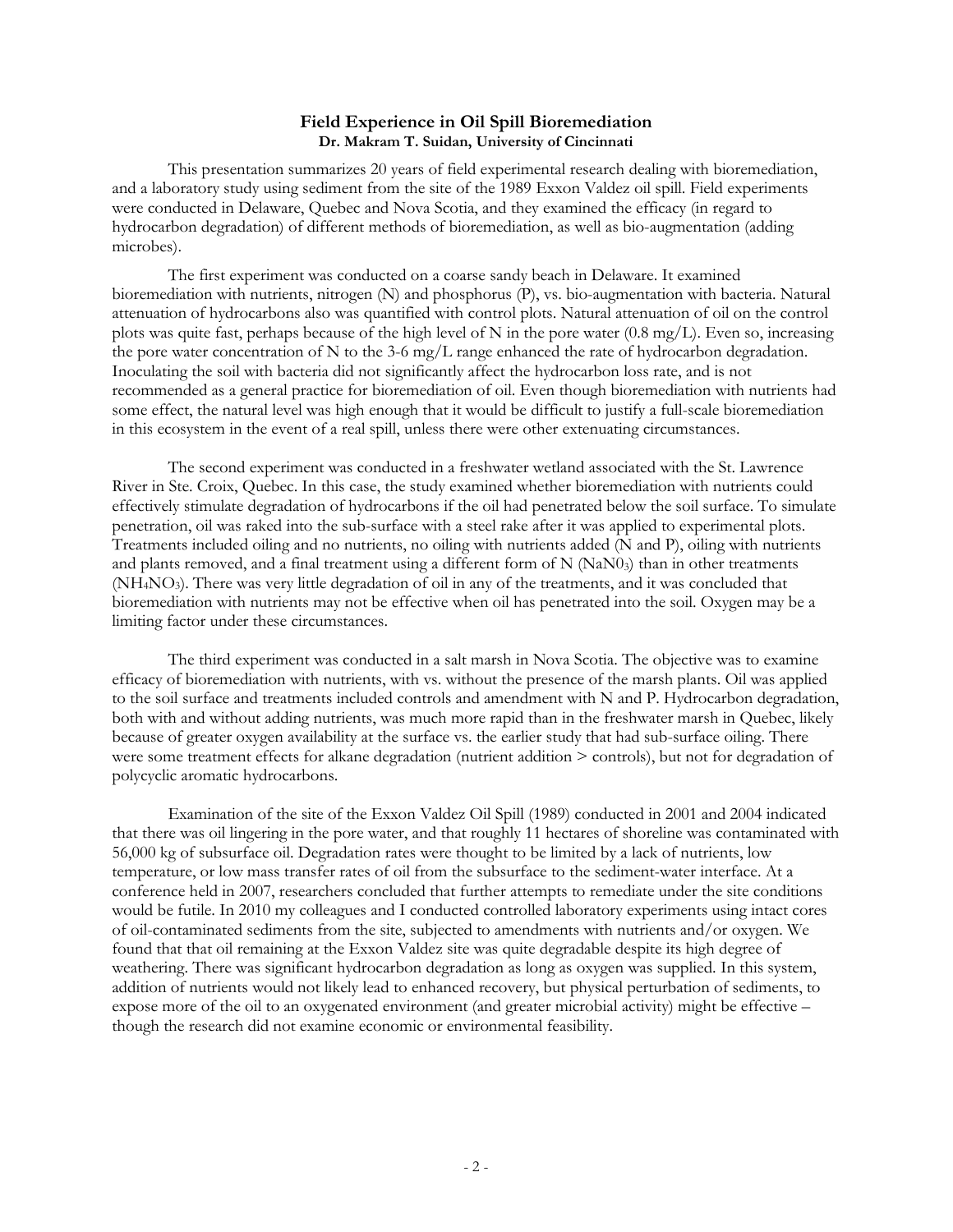# **Field Environmental Conditions for the Persistence Of the Exxon Valdez Oil in Prince William Sound, Alaska Dr. Michel C. Boufadel, Temple University Dr. Makram T. Suidan, University of Cincinnati Dr. Brian A. Wrenn, Temple University.**

Oil from the Exxon Valdez spill in 1989 persists in the subsurface of gravel beaches in Prince William Sound and contains considerable chemicals harmful to fauna. Remediation of these beaches was stopped in 1992 because it was assumed that the disappearance rate of oil was large enough to ensure complete removal of oil within a few years. Based on field experiments and numerical simulations, we show that oil persistence is due to a small freshwater recharge into a two-layered beach (a high-permeability upper layer underlain by a low-permeability layer). The upper layer provided the oil a temporary storage for its slow, continuous filling of the lower layer wherever the water table dropped below the interface of the two layers as a result of small freshwater recharge from inland. Once the oil entered the lower layer, it became entrapped by capillary forces and persisted there due to nearly anoxic conditions resulting from the tidal hydraulics in the two-layered beaches. In addition, beach hydraulics results in a unique configuration for oxygen and nutrients. Dr. Boufadel discussed the biodegradation of oil in the beaches of the Gulf of Mexico and how to predict its persistence.

## **FURTHER READING ON BIOREMEDIATION RESEARCH**

Michel C. Boufadel, Youness Sharifi, Benoit Van Aken, Brian A. Wrenn, Kenneth Lee. Nutrient and Oxygen Concentrations within the Sediments of an Alaskan Beach Polluted with the Exxon Valdez Oil Spill, *Environ. Sci. Technol., Article ASAP,* September 2010.

M.C. Boufadel, M.T. Suidan, and A.D. Venosa. "Tracer studies in a laboratory beach simulating tidal influences". *J. Environmental Engineering, ASCE*, 132(6):616-623, 2006.

Li, H., M.C. Boufadel. Long-term persistence of oil from the Exxon Valdez spill in two-layer beaches, *Nature Geoscience* 3, 96-99, 2010.

Uad, G.A. Silva-Castro, C. Pozo, J. Gonzalez-Lopez, C. Calvo. Biodegradative potential and characterization of bioemulsifiers of marine bacteria isolated from samples of seawater, sediment and fuel extracted at 4000 m of depth (Prestige wreck), from *International Biodeterioration & Biodegradation,* 2010. 64:511-518. Elsevier Ltd.

Xueqing Zhu, Albert D. Venosa, and Makram T. Suidan, Literature Review on the Use of Commercial Bioremediation Agents for Cleanup of Oil-Contaminated Estuarine Environments. EPA/600/R-04/075 July 2004.

Xueqing Zhu, Albert D. Venosa, Makram T. Suidan, and Kenneth Lee. Guidelines for the bioremediation of oil contaminated salt marshes. EPA/600/R-04/074 July 2004.

C. Calvo, G.A. Silva Castro, I. Uad, M. Manzanera, C. Perucha, J. Laguna, J. Gonzalez-Lopez. Biostimulation Combined Treatments for Remediation of Diesel Contaminated Soil. In: *Environmental Toxicology III*; Section 3: Biodegradation, bioremediation and biomonitoring. ISBN: 978-1-84564-4. pp 111-119. 2010

Xueqing Zhu, Albert D. Venosa, Makram T. Suidan, and Kenneth Lee. *Guidelines for the bioremediation of marine shorelines and freshwater wetlands*, September, 2001. Retrieved from http://www.epa.gov/oem/docs/oil/edu/bioremed.pdf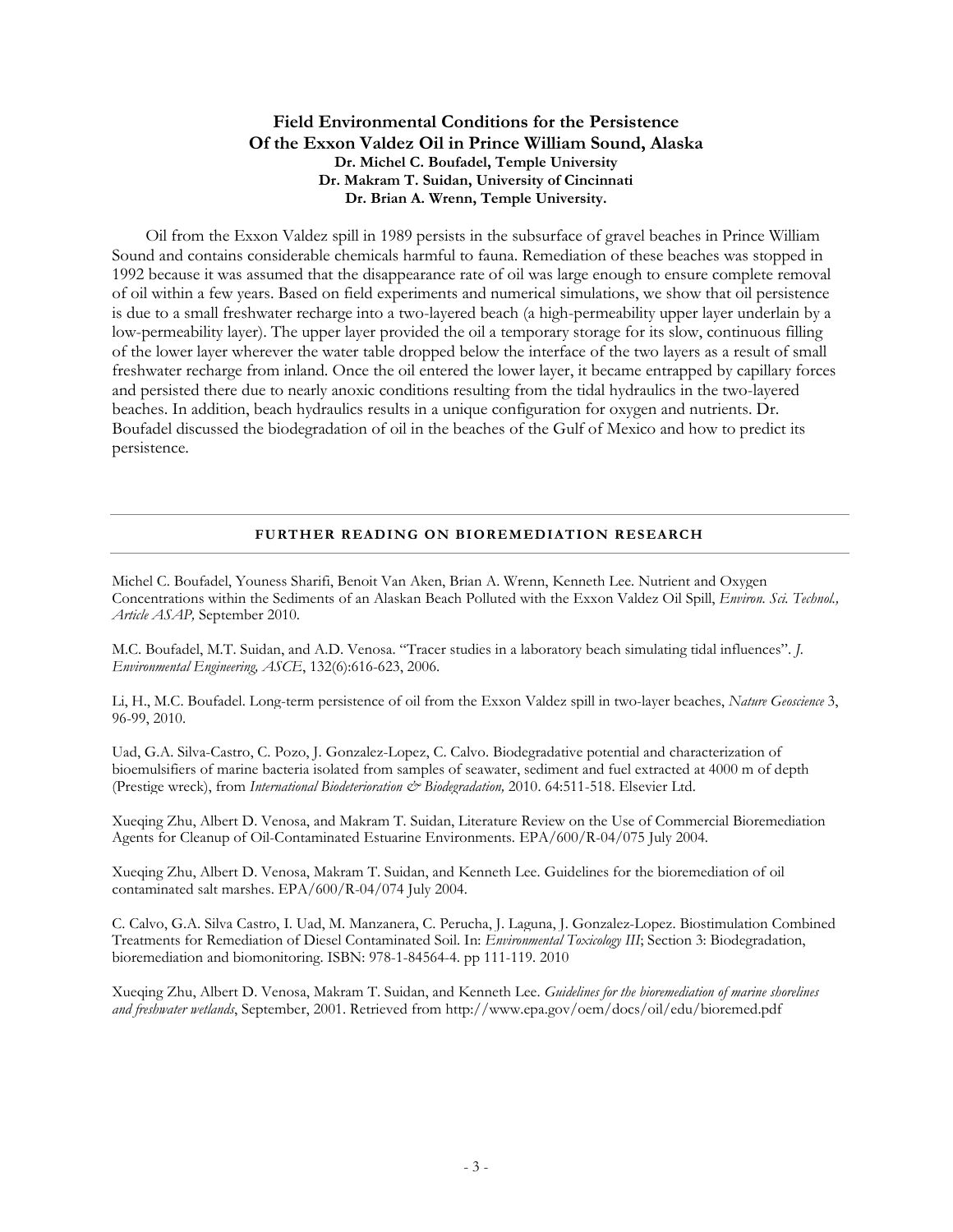## **BREAKOUT GROUPS**

The breakout groups all recognized that there is natural degradation of hydrocarbons by microbes in the Gulf of Mexico, and that the focus of their discussions is on accelerating this process by various types of interventions, referred to here as "bioremediation." We have generally chosen not to explore the highly technical biochemistry of crude oil and its breakdown into inert substances, although this is an important component of understanding the process. In the same manner we have paid only passing attention to the complex community of bacteria, fungi and protozoa that occurs in marine sediments and elsewhere, which by its complex ecological relationships and activities, has the capacity to degrade crude oil.

# **Group 1. Applicability of Bioremediation in the Gulf of Mexico**

**Participants:** Charles Sidman, Facilitator; Ann Aquillo (Scotts), David Tsao (BP), Terril Nell (UF), George Henderson (FWC), Brian Wrenn, Chris Verlinde (UF), Jeff Mullahey (UF), Henry Norris (FWC)

Breakout Group 1 discussed bioremediation as applicable to the Gulf of Mexico Deepwater Horizon oil spill. Its report covers the definition of recovery, evaluation of recovery, the factors that limit bioremediation, barriers to bioremediation and the importance of public policy issues. The group agreed that Gulf of Mexico ecosystems will recover by natural means, but bioremediation may potentially accelerate the rate of recovery. The type of oil and some favorable physical factors may support remediation, particularly applied to beaches. However there may be long-term negative consequences that must be balanced against the short-term gains.

Recovery of Gulf ecosystems can be defined in ecological terms or in terms of human perception, and these are equally important. The public and commercial sectors are preoccupied with issues of economic effects, food safety and the perception that oil spill effects have been reversed. Ecologically, recovery might be defined as survival of intact fauna and flora and return to full ecological function. The time period after which a system might be considered 'recovered' is dependent on how recovery is defined and measured, and indicates the need for on-going monitoring to establish these parameters.

The ability of an ecosystem to recover from imposed oil depends upon a variety of factors including:

- The composition of the oil, including chemical and physical attributes
- Site-specific characteristics
- Pre-spill conditions at each site, and specifically the underlying health of the system

Factors limiting both natural recovery and bioremediation include:

- Oxygen
- Oil-water interfacial area
- Physical state of the oil, e.g., tar ball, slick, emulsion 'mousse,' dissolved microparticles
- Toxicity of the oil to fauna, flora and hydrocarbon degrading microbes
- Nutrients available to microbes that degrade oil

Barriers to bioremediation include both the characteristics of the oil itself and of the oiled habitat. These factors have a strong influence on the technological capacity to enhance remediation and the operational difficulty and cost of doing so. Logistical constraints include the availability of appropriate technology and materials and the resources and skills to apply them.

The implementation of remediation activities poses significant challenges in the public policy arena. Regulatory requirements (for instance, permits to manipulate nutrients in wetlands) could be time-consuming and complex.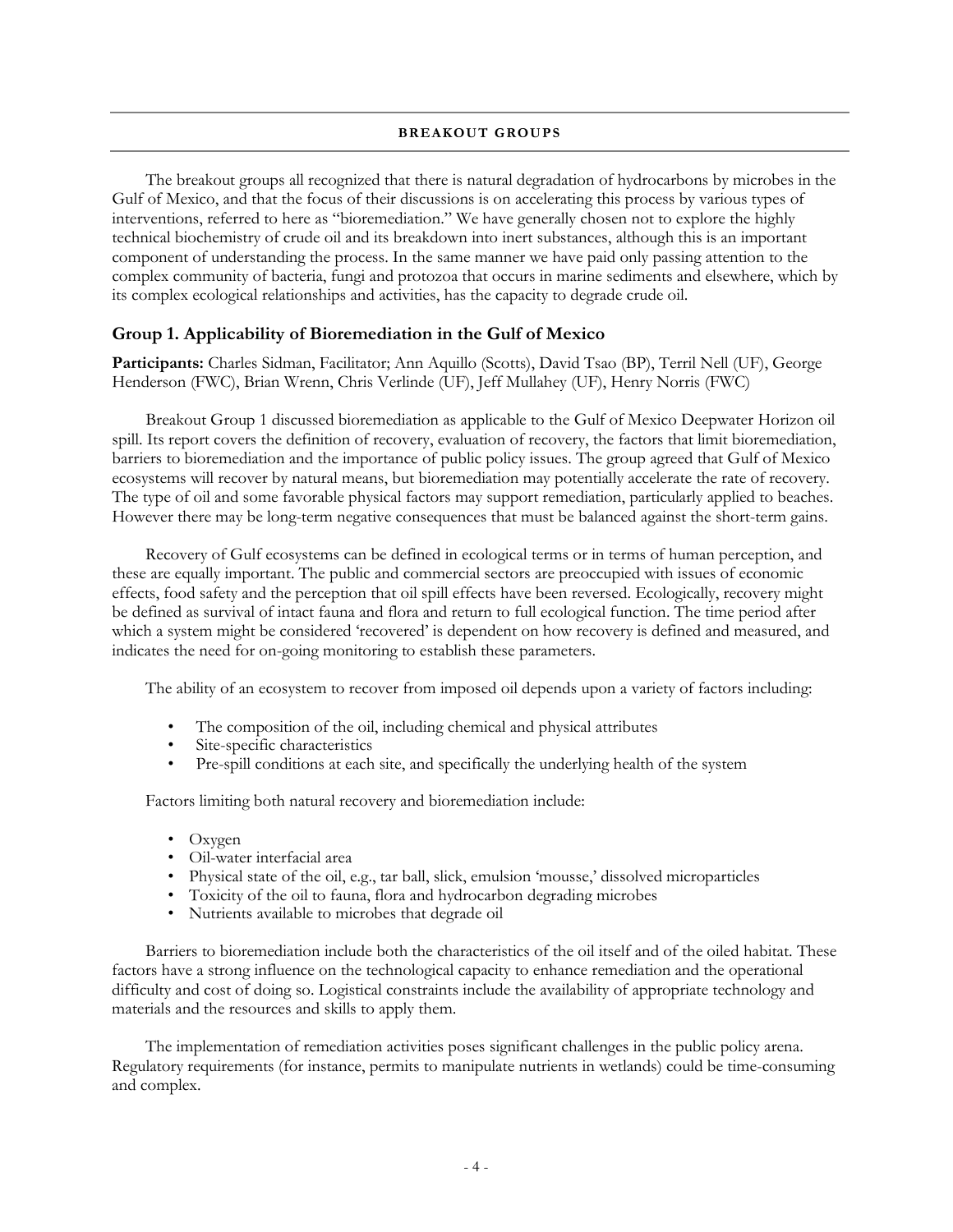The changing perceptions of the public and media – and the effects of these on decision makers – are a significant factor, and therefore effective communication on intentions, expectations and decisions will be needed. Remediation will be conducted in an environment in which the public and decision makers are not well informed about the process and there is a significant knowledge gap of appropriate science on which to base remediation efforts. Initial efforts could be to assess which locations and situations would best support remediation efforts and which are less amenable to intervention, either because of the technical constraints or the severity of collateral consequences.

# **Group 2. Methodology for Effective Bioremediation**

**Participants:** Perran Ross, Facilitator; Leigh Ann Winn (Scotts), John Pardue (LSU), Concepción Calvo Sainz (Univ of Granada), Ron Out (Scotts), Andrew Zimmerman (UF), Makram Suidan (UC), Michel Boufadel (Temple), Grady Harmon (IMT)

Breakout Group 2 discussed the methodology of bioremediation as it might be applied in the Gulf of Mexico. The group's discussion covered the biological, biochemical and physical requirements for enhanced bioremediation, the different limiting factors in different coastal habitats, the actual activities that might be undertaken, special characteristics of the Gulf affecting remediation, the feasibility of remediation in different situations and the socio-political factors affecting implementation. Enhancement of natural remediation by addition of bacteria, nutrients and micronutrients, and manipulation of physical conditions is complex but technically feasible in some habitat types and situations. However, effectiveness and constraints will be both site-specific conditions and external factors such as permits, public perceptions, costs and the evaluation of the severity of unintended consequences.

The microbes that can degrade hydrocarbons occur naturally in diverse communities in which different kinds of bacteria have different capacities to degrade hydrocarbons. These communities change through time in response to the availability and characteristics of oil. It is possible to collect 'native' microbe communities from remediation sites, artificially grow these to produce larger quantities and high concentrations, and release these 'enhanced' bacteria back into the environment. However the quantity of bacteria may not be the most limiting factor. Access to oxygen, major nutrients (N and P in different forms and relative amounts) and micronutrients (e.g., Fe, Zn, Mg) are important. Other factors include: sediment particle size, pore and interstitial space features, the presence or absence of surfactants and oxidizing agents, and the form and chemical composition of the oil. Terrestrial soil and subsurface aquifers have been treated with grown bacteria, nutrients and complex mixtures of additional additives. Application in marine and tidal systems may pose significant difficulties of application and management of the distribution of applied remediation materials (e.g., loss to tidal flushing).

Factors affecting bioremediation

- Type of bacteria (aerobic/anaerobic)
- Numbers of bacteria, growth and succession
- Individual capacity of bacteria
- $O<sub>2</sub>$  (probably not limiting in seawater)
- Nutrients N (in different forms  $NH_3$ ,  $NO_x$ )  $PO_4$
- Micronutrients e.g., Zn, Mg, Fe, K
	- May be present in oil or sufficient in seawater. It is best not to rely on micronutrients within the oil. The presence in seawater is likely. However, iron might precipitate in the marshes and would need to be supplied.
- Oxidizer
- **Surfactant**
- Temperature (GoM surface warm)/depth cold
- Energy to mix (tide, wave, rain)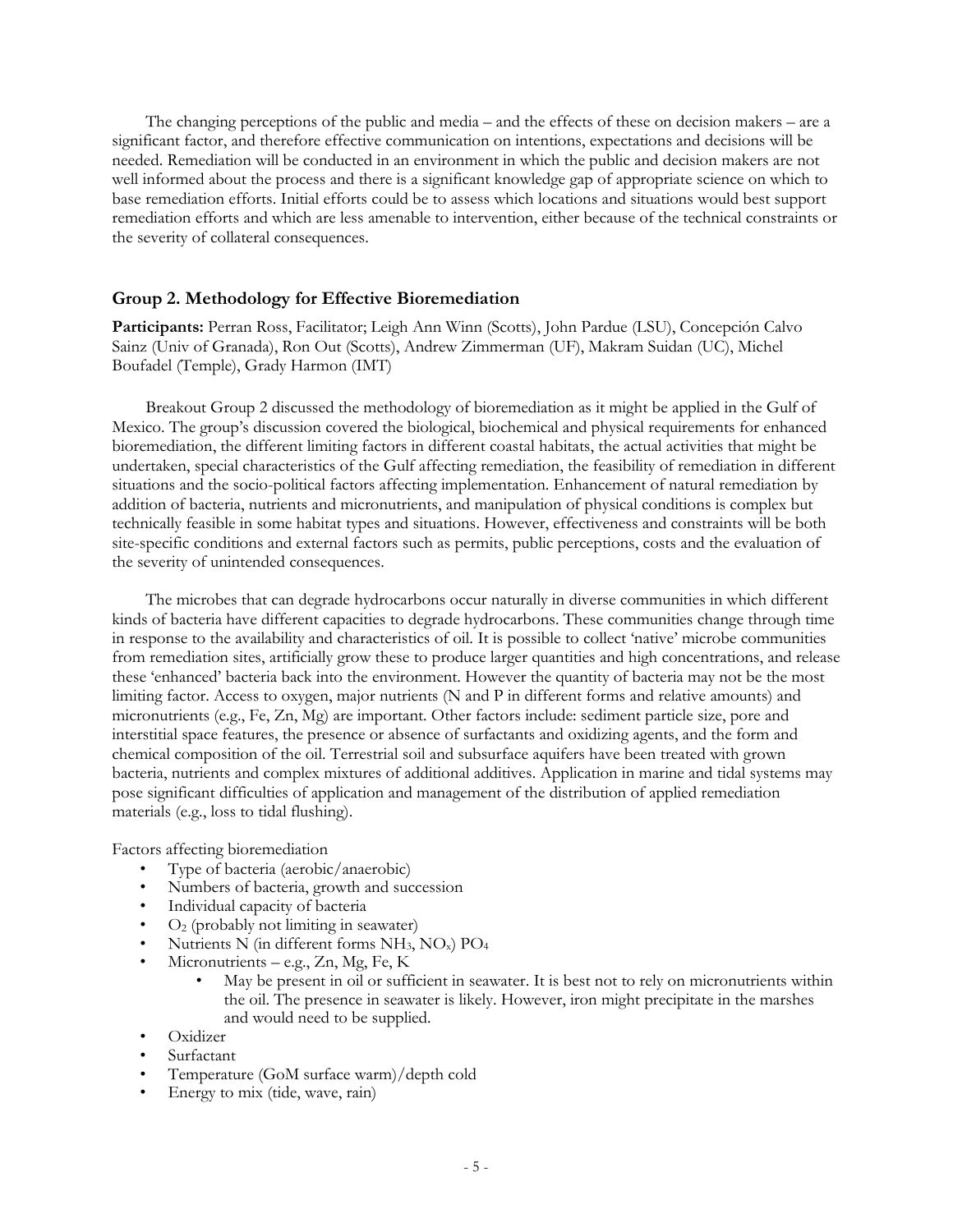- Surface/particle size, particle/tide/beach/location
- Substrate, sand/mud/peat
- Methods of application, surface/injection
- Efficiency/cost

The group considered that is was unlikely that these factors could be applied or manipulated on a sufficient scale to be effective in the open ocean. Application on beaches, coastal marshes and possibly in shallow, inshore waters and embayments might be feasible.

To actually implement bioremediation the following activities could be conducted:

- Collect and study bacteria/type/amount
- Grow indigenous bacteria for re-release <sup>1</sup>
- Measure nutrients and evaluate need for additions and which ones
- Add nutrients<sup>2</sup>
- Manipulate  $O<sub>2</sub>$ 
	- Oxidizers, e.g., peroxide <sup>2</sup>
	- Physical
	- Pump Water
- Add particles, adsorbents or absorbents, such as charcoal or activated carbon *(note: if added to enhance bioremediation, then needs to be 100% removed. Could also be added to protect wildlife from contacting oiled plants and marshes).*
- Change nature of oil (emulsion/Bio aid) *(note: surfactants, dispersants, and/or surface-washing agents need to be NCP-listed and need to lift and float the oil rather than disperse).*
- Add Micronutrients<sup>2</sup>

*Note 1 : The re-released microbes would need to be listed on the National Contingency Plan Product (NCP) schedule prior to being released in marshes and waters. This entails specific tests to be conducted and processed for listing.*

# *Note 2 : Needs to be NCP-listed prior to adding to marshes and waters.*

The Gulf of Mexico coast has a number of factors that affect bioremediation. Among these are the relatively warm surface water and substrate temperatures (45-85F/10-30C). Shoreline profiles range from moderate (beaches and coastal barrier dunes) to extremely flat (marshes). The daily tidal range is relatively small (approx 1m), restricting daily mixing but extending horizontally over large distances in flat marshes. Major mixing and energy input results from seasonal storms (summer hurricanes, winter storm fronts). The physical shape of the marsh is a highly complex fractal distribution of channels, bars and grass flats. For these reasons bioremediation is likely most practical in beach situations, less so but possible in selected marsh habitats and difficult in any submerged inshore situation.

As with Group 1, this group considered the socio-political factors to be of significant importance in determining the application of remediation. These factors include:

- Permits for manipulations
- Legal and liability considerations
- Unintended consequences
	- Addition of N and P may cause hypoxia and eutrophication
	- Toxicity (heavy metals, oxidizers) on other plants and animals
	- Physical effects of remediation (equipment, substrate disturbance)

The group weighed the logistical constraints and difficulties and possible unintended consequences against the effect of doing nothing (taking no action) except monitoring the progress of natural remediation and recovery.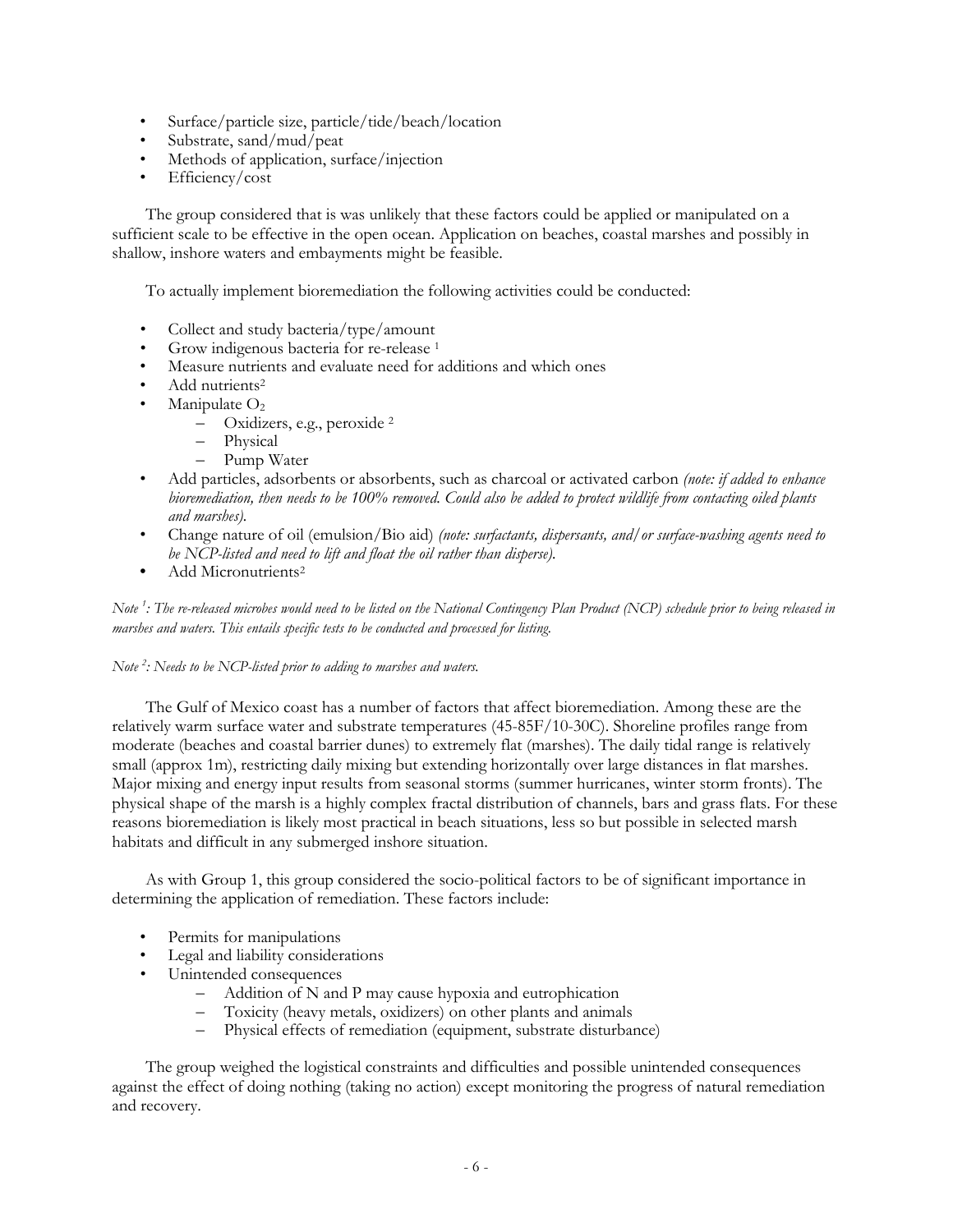# **Group 3. Monitoring Ecological and Water Quality Effects**

**Participants:** Karl Havens, Facilitator; Jackie Whitehouse (UF), George Crozier (DISL), Leon Terlingen (Scotts), Tom Frazer (UF), Brian Silliman (webcast), Jan Valentic (Scotts), Carrie Stevenson (UF), Debbie Miller (UF), Gil McRae (FWC), David Morres (DEP)

Breakout Group 3 discussed the ecological concerns and monitoring needs of bioremediation. The group discussion covered: (1) whether natural processes are sufficient to allow recovery before taking remedial action; (2) how to initiate small-scale pilot projects to evaluate effects; and (3) how to use multiple endpoints (e.g., PAH reduction, ecological diversity and function) to measure success. In general, the Gulf region suffers from a lack of long-term data necessary to characterize the structure and function of its ecosystem. Experimental work is needed to determine the capacity of the system to deal with disturbance, as well as the natural rate of biodegradation sufficient to remove oil. The magnitude and timing of disturbance matter, and small-scale experiments are a logical first step. Initial experimental manipulations of nutrients and oxygen are needed, and the influence of prescribed and natural fire needs to be considered. Experiments should be evaluated using a variety of response measures, including reduction of toxic and bio-accumulated hydrocarbons, as well as responses of key groups of organisms.

The group proposed four key biological groups for monitoring that might reveal ecosystem response.

- Above- and Below-ground Productivity of Plants
- Larval and Juvenile Fish Abundance, Reproduction, and other Traits
- Microbial Community
	- Species Composition<br>• Relative Abundance o
	- Relative Abundance of Hydrocarbon Degrading Taxa
- Invertebrate Community Structure and Function

These organisms may respond to nutrient enhancement in an undesired manner if nutrient inputs exceed a threshold for effective recycling, so this kind of monitoring is critical whenever there is a plan to add nutrients to Gulf waters.

Natural coral reef and sea grass systems adjacent to treated beaches and marshes are likely to be highly sensitive to unintended consequences of nutrient enrichment.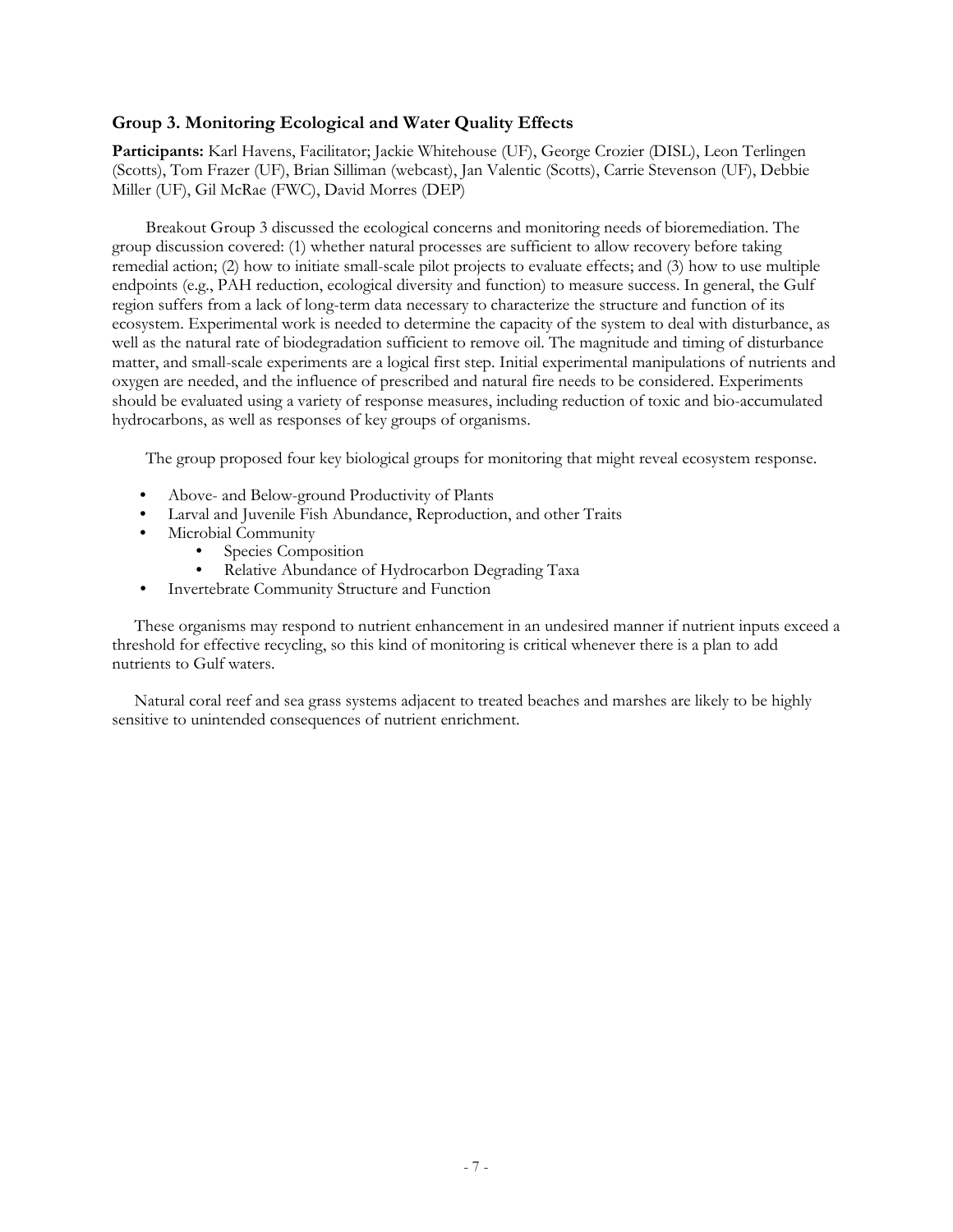#### **GENERAL DISCUSSIONS, SHARED THEMES**

# **Uncertainty**

All participants concluded that caution must be exercised in moving forward with bioremediation in the Gulf of Mexico. This caution is based partially on uncertainties about the application of the process in particular Gulf coastal habitats, and concerns about the balance of benefit and cost in effects on coastal ecosystems. Available experimental evidence indicates relatively modest increases in oil degradation under some conditions. The basic questions always present are:

Will natural degradation provide adequate recovery?

Will the economic and ecological costs of enhanced bioremediation result in significant increases in recovery rate?

Directly following from these concerns is the need to test and inquire whether interventions such as nutrient enrichment are sufficiently effective to be worth both expense and the ecological consequences. This inquiry needs to occur before any interventions are initiated.

# **Site specificity**

All three groups recognized that the application of bioremediation must be site-specific because each site has different characteristics, both of its inherent ecosystem and physical characteristics, and of any oil present. Responses and interventions will therefore have to be site-specific and matched to the needs and characteristics of each site. Available experimental evidence strongly supports site-specific remediation actions. Past interventions that had significant effects in one system had no effect in others.

## **Need to assess and monitor**

All three groups and much subsequent discussion explored the need for detailed pretreatment assessment and post-treatment monitoring to evaluate the effect of any interventions. These include assessment of microbial hydrocarbon degraders at the site, nutrient and oxygen conditions, physical conditions of particle size, organic matter, existing flora and fauna and the nature of oil present. Posttreatment monitoring includes tracking the location, components of and degradation rates of oil, amounts and dispersal of nutrient and other additives within and away from the site and the consequences – both expected and otherwise – on numerous elements of the system.

#### **Negative effects of treatment**

Concerns were expressed by all groups that intervention and addition of nutrients, micronutrients, oxidizing agents and other additives might affect components of the system other than the target hydrocarbon degrading microbial community. Coastal systems are affected in many ways by excessive nutrient inputs. The most well-documented changes include increased macrophyte growth (sometimes of undesirable species such as cattail), blooms of harmful algae, reduced dissolved oxygen concentration, and other changes in system structure and function. Therefore, if the intention is to degrade oil by adding nutrients, what's needed is a careful assessment to determine that other undesired changes will not occur.

#### **Socio-political issues**

All three groups raised the concern that issues of public policy, regulation, public perception, media attention and economic drivers would strongly influence the decision to initiate bioremediation and affect how, where and when it was applied. These included both concerns that excessive caution and unjustified ecological concerns might inhibit a useful action, and that public and economic pressure might drive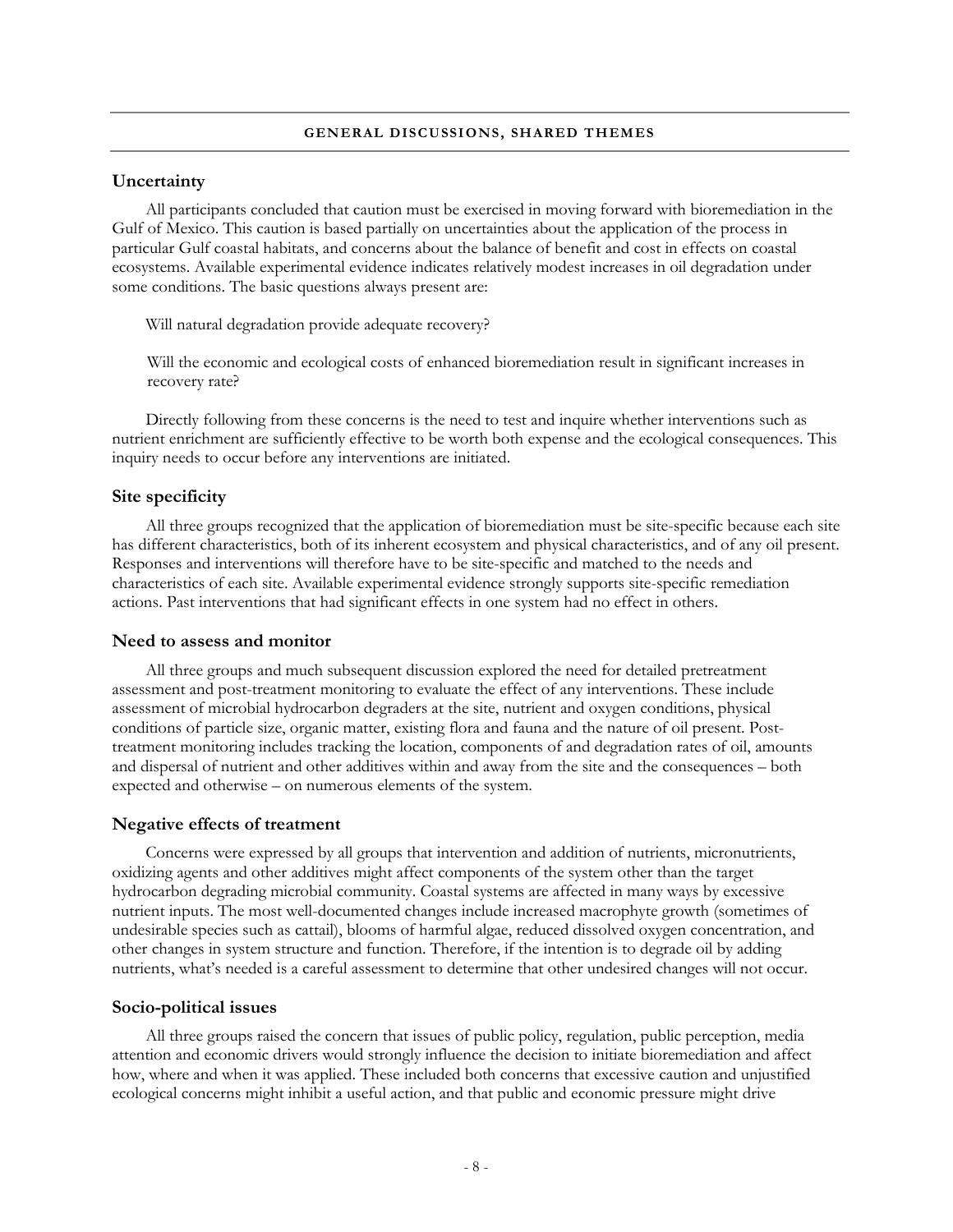remediation efforts without concern for ecological consequences. This concern received extended discussion in the general session. Participants familiar with the economic drivers for the tourism and seafood industries in the Gulf Coast suggested that the perception of oil contamination was as powerful a factor on local economies as the actual contamination and eventual effect. This created a strong social pressure for action to remove the perception of contamination, and bioremediation activity might fill that role, whether it was effective or not.

#### **CONCLUSIONS AND RECOMMENDATIONS**

The general conclusion that emerged in discussion was that bioremediation could be initiated on a sitespecific, small-scale, experimental basis with strong monitoring to assess effects and accompanied by widespread and effective communication and outreach to ensure the best possible public and official understanding of the possible consequences, both positive and negative.

First steps to initiate such an approach would be to identify specific locations where suitable habitat and sufficient level of oil contamination combines with a location and scale that would allow well-controlled, pilot, experimental application of bioremediation techniques. The next step would be adequate pretreatment evaluation of sites, then the design of experimental approaches and monitoring programs to ensure adequate evaluation. Current developments in the federal BioChem Strike Team (BCST) might provide a vehicle to initiate these inquiries.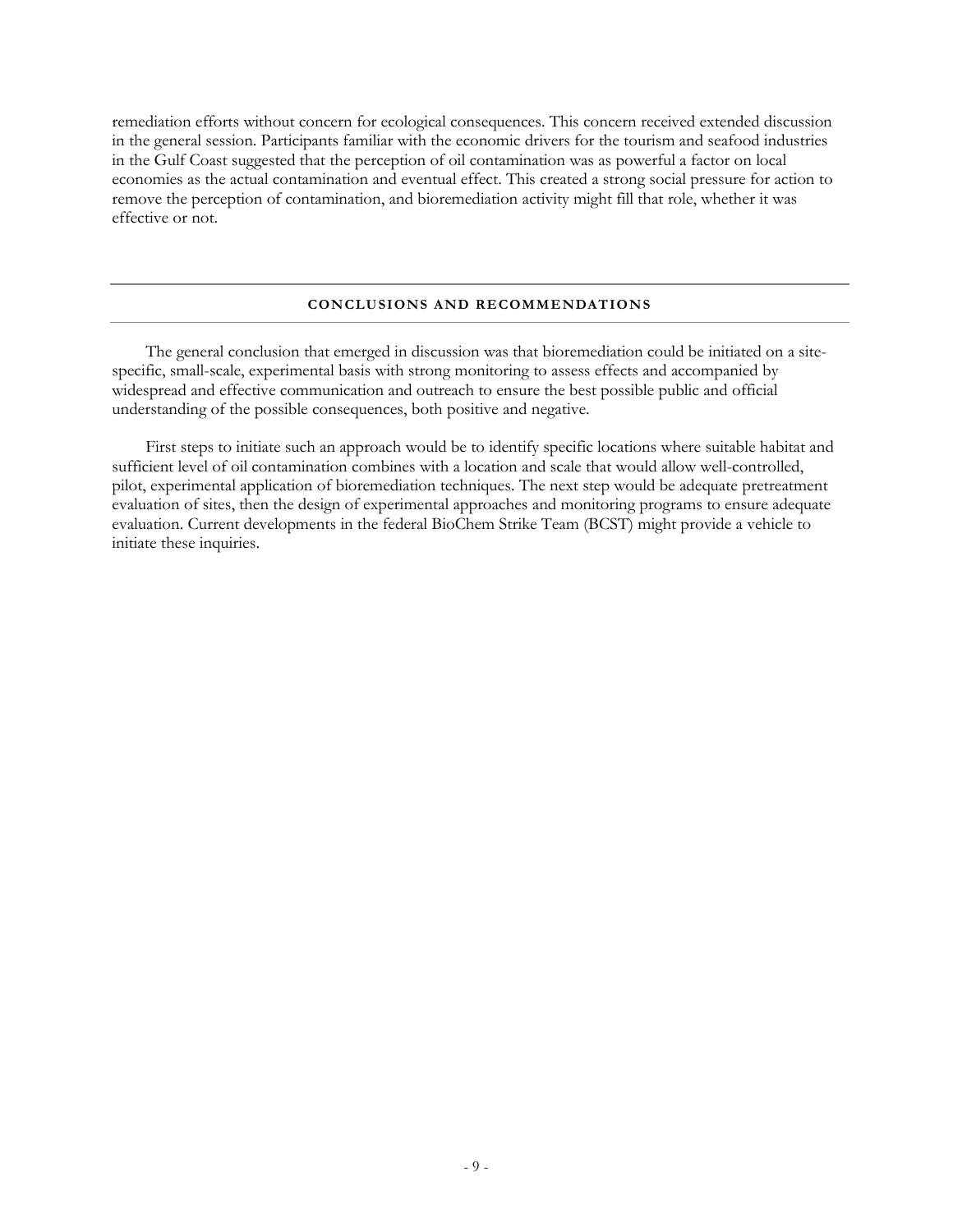# **APPENDIX A: CONTENT/PROGRAM**

- Welcome
	- Welcome from Event Sponsors **Dr. Karl Havens**
	- Opening Remarks Escambia County Commissioner, District 4 **Grover Robinson**
- Background: Effects of the Gulf Oil Spill

**Dr. George Crozier** - Executive Director, Dauphin Island Sea Lab (**p. 1)**

• Background: "Field Experience in Oil Spill Bioremediation – the Exxon Valdez 19 Years Later" (**p. 2)**

> **Dr. Makram Suidan** - Herman Schneider Professor of Environmental Engineering, University of Cincinnati

• Field Environmental Conditions for the Persistence of the Exxon Valdez Oil in Prince William Sound, Alaska (**p. 3)**

> **Drs. Michel C. Boufadel, Makram T. Suidan, Brian A. Wrenn –** Temple University, University of Cincinnati

• Breakout Group Discussions: Lead Facilitator – **Dr. James Perran Ross** - Process and Results Expected Three breakout groups with facilitators

Group 1: Applicability of Bioremediation for Rehabilitating Oiled Wetlands (or other areas) in the Gulf of Mexico (**pp. 4-5)**

Group 2: Methodology for Effective Bioremediation **(pp. 5-6)**

Group 3: Monitoring Ecological and Water Quality Effects (**p. 7)**

- Individual Group Reports and Discussion
- Total Group Discussion/Overall Summary of Recommendations (**pp. 8-9)**
- Further Reading (**p. 3)**
- Closing Remarks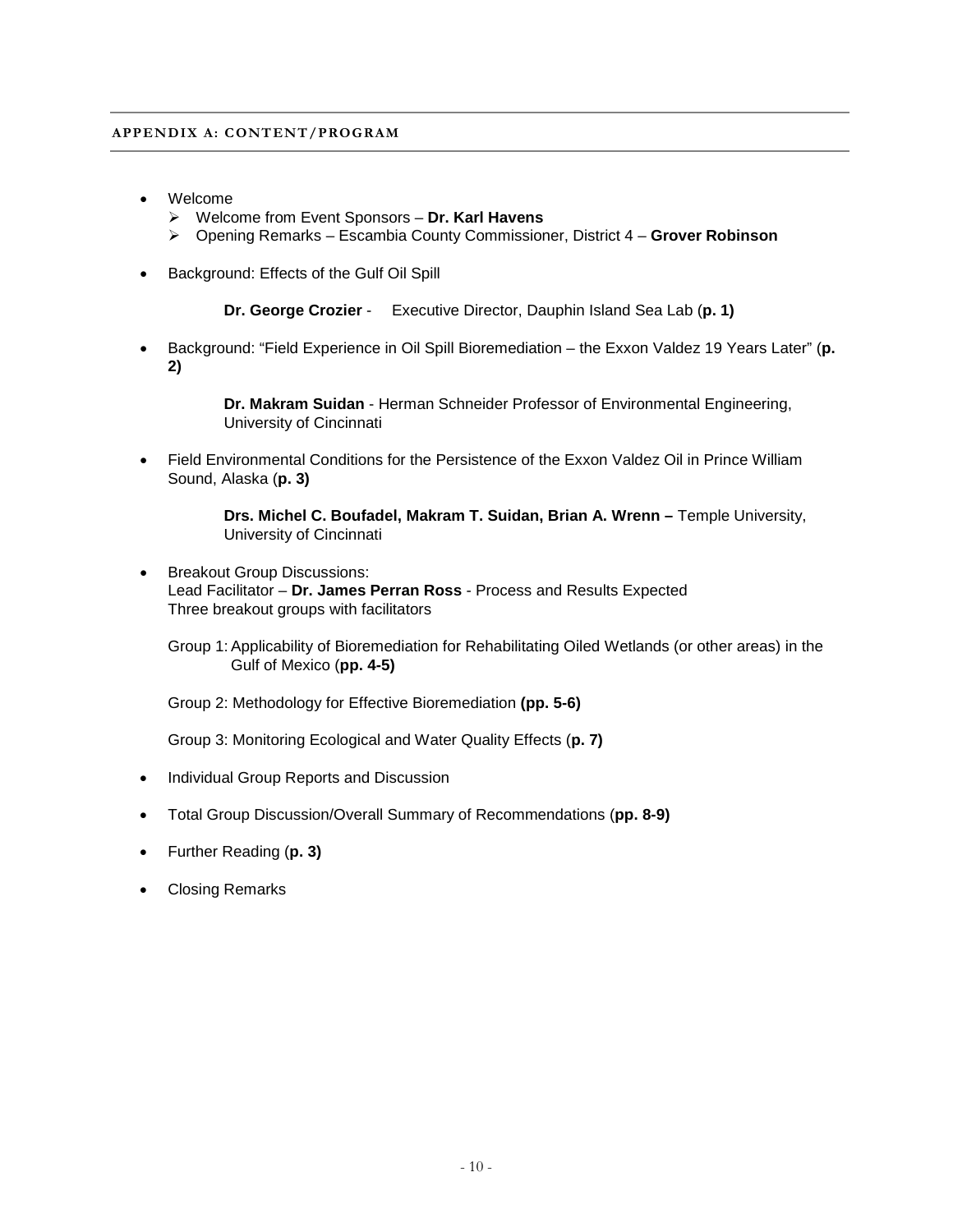#### **APPENDIX B: PANEL PARTICIPANTS**

Dr. Karl Havens Director, Florida Sea Grant College Program, University of Florida Facilitator Email: [khavens@ufl.edu](mailto:khavens@ufl.edu)

Dr. Makram T. Suidan University of Cincinnati Bioremediation of oil contaminated beaches, fate assessment, vehicles for nutrient delivery. Physical, chemical and biological remediation of contaminated soils. Email: [Makram.Suidan@uc.edu](mailto:Makram.Suidan@uc.edu)

Dr. James Perran Ross University of Florida Lead facilitator Email: [pross@ufl.edu](mailto:pross@ufl.edu)

Dr. Charles Sidman Florida Sea Grant College Program, University of Florida **Facilitator** Email: [csidman@ufl.edu](mailto:csidman@ufl.edu)

Dr. Thomas K. Frazer University of Florida Sea grass and general estuary ecology Email: [frazer@ufl.edu](mailto:frazer@ufl.edu)

Dr. Andrew R. Zimmerman University of Florida Organic matter transformation in wetlands Email: [azimmer@ufl.edu](mailto:azimmer@ufl.edu)

Dr. Brian Reed Silliman University of Florida Salt marsh ecology Email: [brs@ufl.edu](mailto:brs@ufl.edu)

Dr. Michel C. Boufadel Temple University Civil and environmental engineering Email: [boufadel@temple.edu](mailto:boufadel@temple.edu)

Dr. George Crozier Dauphin Island Sea Lab coastal and estuarine ecology Email: [gcrozier@disl.org](mailto:gcrozier@disl.org)

Dr. John Pardue Louisiana State University Aquatic chemistry and contamination Email: [jpardue@.lsu.edu](http://www.camd.lsu.edu/lmet/speakers/jpardue@.lsu.edu)

Dr. Brian A. Wrenn Environmental biotechnology: bioremediation processes, soil, sediment, groundwater treatment Email: [bawrenn@att.net](mailto:bawrenn@att.net)

Dr. Concepción Calvo Sainz University of Granada, Granada, Spain Environmental biology; hydrocarbon oil biodegradation and bioremediation technologies to apply in soil and water remediation. Experience with Prestige Oil Spill in 2002 Email: [ccalvo@ugr.es](mailto:ccalvo@ugr.es)

Dr. David Tsao BP Corporation North America, Inc. BioChem Strike Team Leader Email: [tsaodt@bp.com](mailto:tsaodt@bp.com)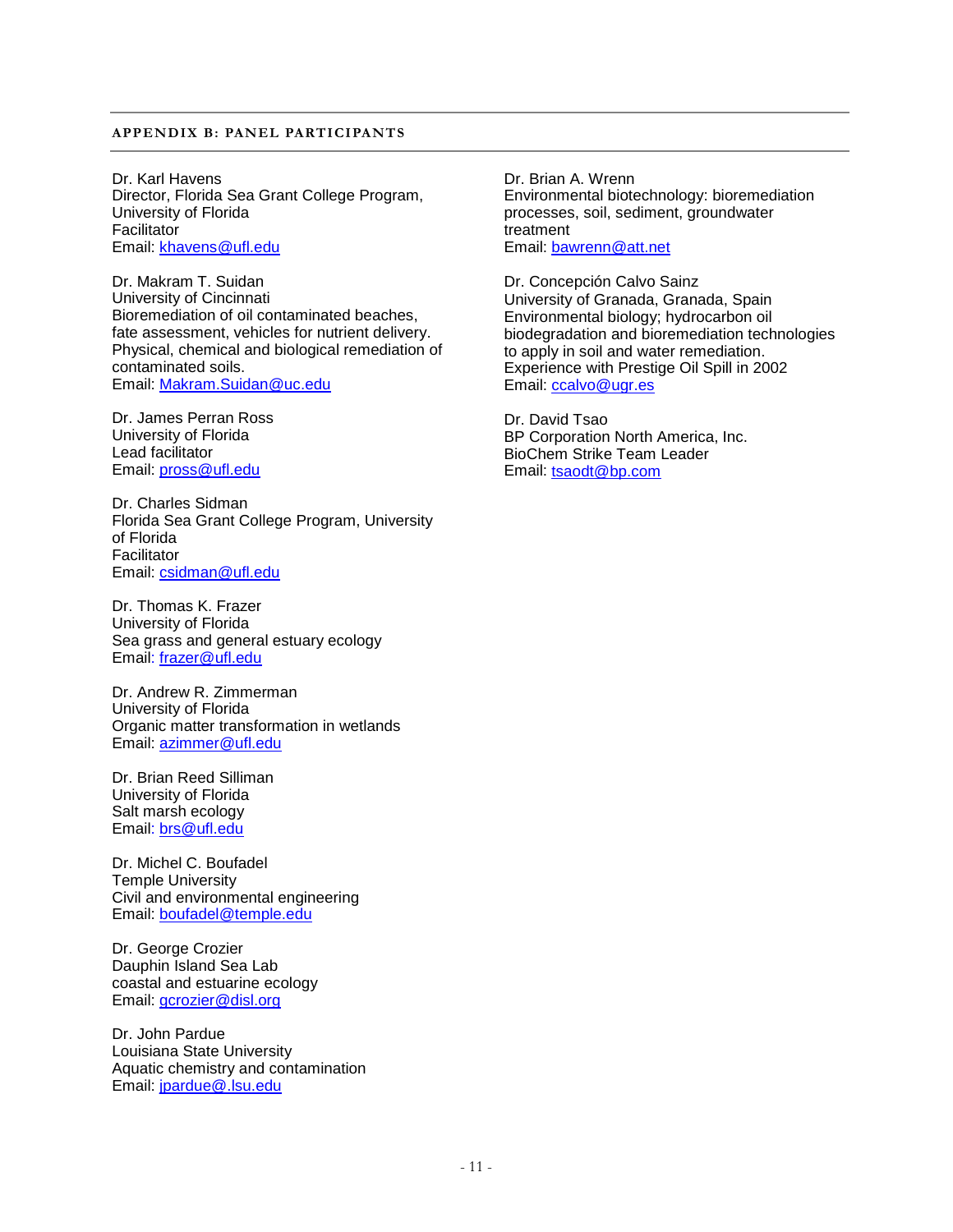#### **APPENDIX C: OTHER PARTICIPANTS**

State Representative Matt Gaetz (R-Ft. Walton Beach) HD-4 Email: [matt.gaetz@myfloridahouse.gov](mailto:matt.gaetz@myfloridahouse.gov)

Grover Robinson Escambia County Commissioner – District 4 (Chair) Email: [district4@co.escambia.fl.us](mailto:district4@co.escambia.fl.us)

Robert Turpin Escambia County Deputy Bureau Chief Email: [robert\\_turpin@co.escambia.fl.us](mailto:robert_turpin@co.escambia.fl.us)

Gil McRae Florida Fish and Wildlife Conservation Commission Email: [Gil.McRae@MyFWC.com](mailto:Gil.McRae@MyFWC.com)

Henry (Harry) Norris Florida Fish and Wildlife Conservation **Commission** Email: [henry.norris@myfwc.com](mailto:henry.norris@myfwc.com)

George E. Henderson Florida Fish and Wildlife Conservation **Commission** Email: [george.henderson@myfwc.com](mailto:george.henderson@myfwc.com)

David Morres Florida Department of Environmental Protection Email: [David.Morres@dep.state.fl.us](mailto:David.Morres@dep.state.fl.us)

Dr. Debbie Miller Wildlife Ecology and Conservation University of Florida Email: [dlmi@ufl.edu](mailto:dlmi@ufl.edu)

Jeff Mullahey UF/ West Florida Research and Education Center Email: [wfgator@ufl.edu](mailto:wfgator@ufl.edu)

Pamela H. Allen **Director** UF/IFAS Escambia County Extension Service E-mail: [pha@ufl.edu](mailto:pha@ufl.edu)

Carrie T. Stevenson UF/IFAS Escambia County Extension Service Email: [ctsteven@ufl.edu](mailto:ctsteven@ufl.edu)

Dr. Terril Nell University of Florida Email: tanell@uf.edu

Christina Verlinde UF/IFAS Santa Rosa County Sea Grant Marine **Extension** Email: [chrismv@ufl.edu](mailto:chrismv@ufl.edu)

Todd Thomson Enwright Consulting Email: [todd@emcampaigns.com](mailto:todd@emcampaigns.com)

Jan Valentic The Scotts Company, LLC Email: [jan.valentic@scotts.com](mailto:jan.valentic@scotts.com)

Leon Terlingen The Scotts Company, LLC Email: [leon.terlingen@scotts.com](mailto:leon.terlingen@scotts.com)

Leigh Ann Winn The Scotts Company, LLC Email: [Leighann.winn@scotts.com](mailto:Leighann.winn@scotts.com)

Ron Out The Scotts Company, LLC Email: [ron.out@scotts.com](mailto:ron.out@scotts.com)

Ann Aquillo The Scotts Company, LLC Email: [ann.aquillo@scotts.com](mailto:ann.aquillo@scotts.com)

Darlena Huffman The Scotts Company, LLC Email: [Darlenda.huffman@scotts.com](mailto:Darlenda.huffman@scotts.com)

Jackie Whitehouse Florida Sea Grant College Program University of Florida Email: [jhw04@ufl.edu](mailto:jhw04@ufl.edu)